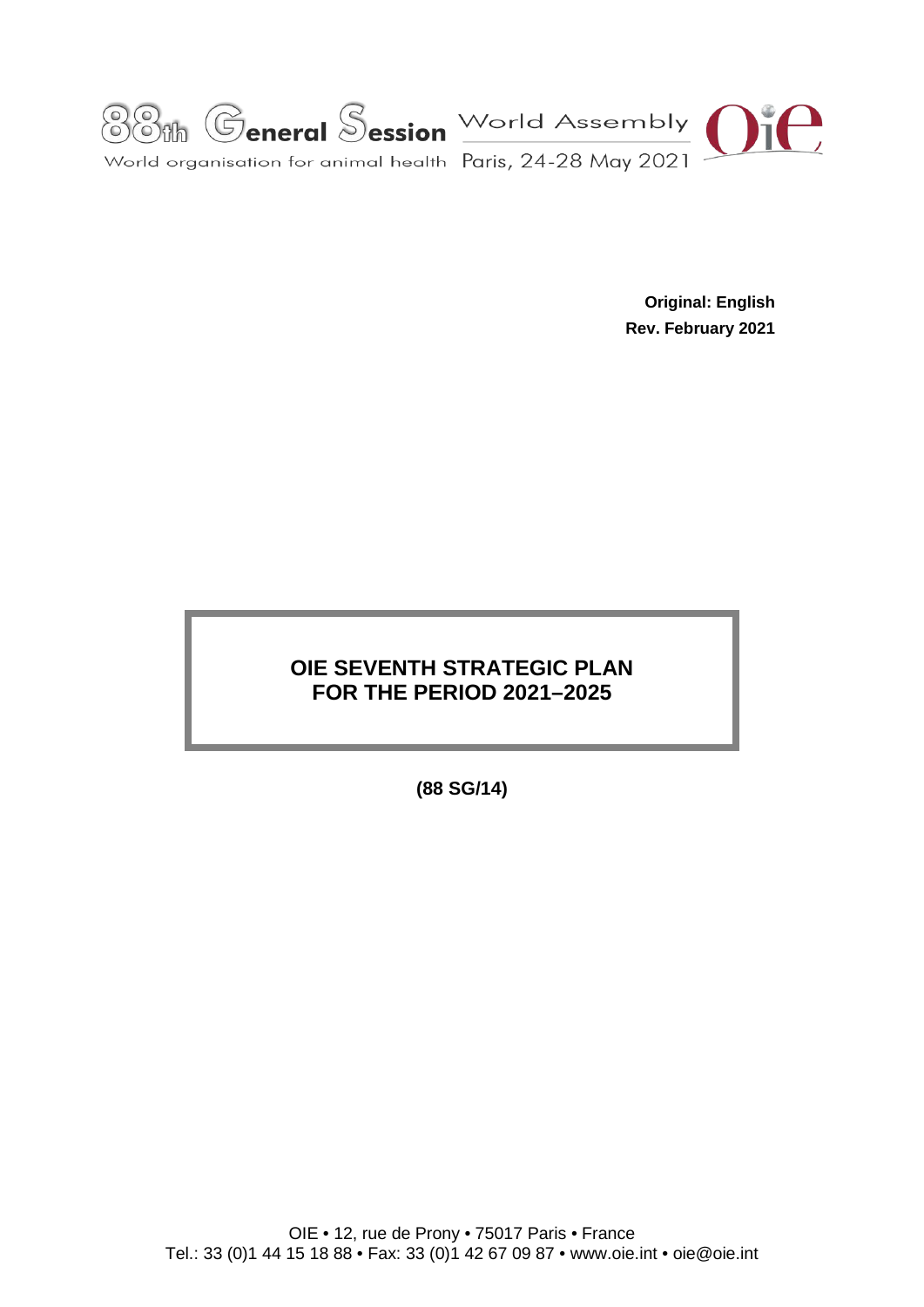# **Contents**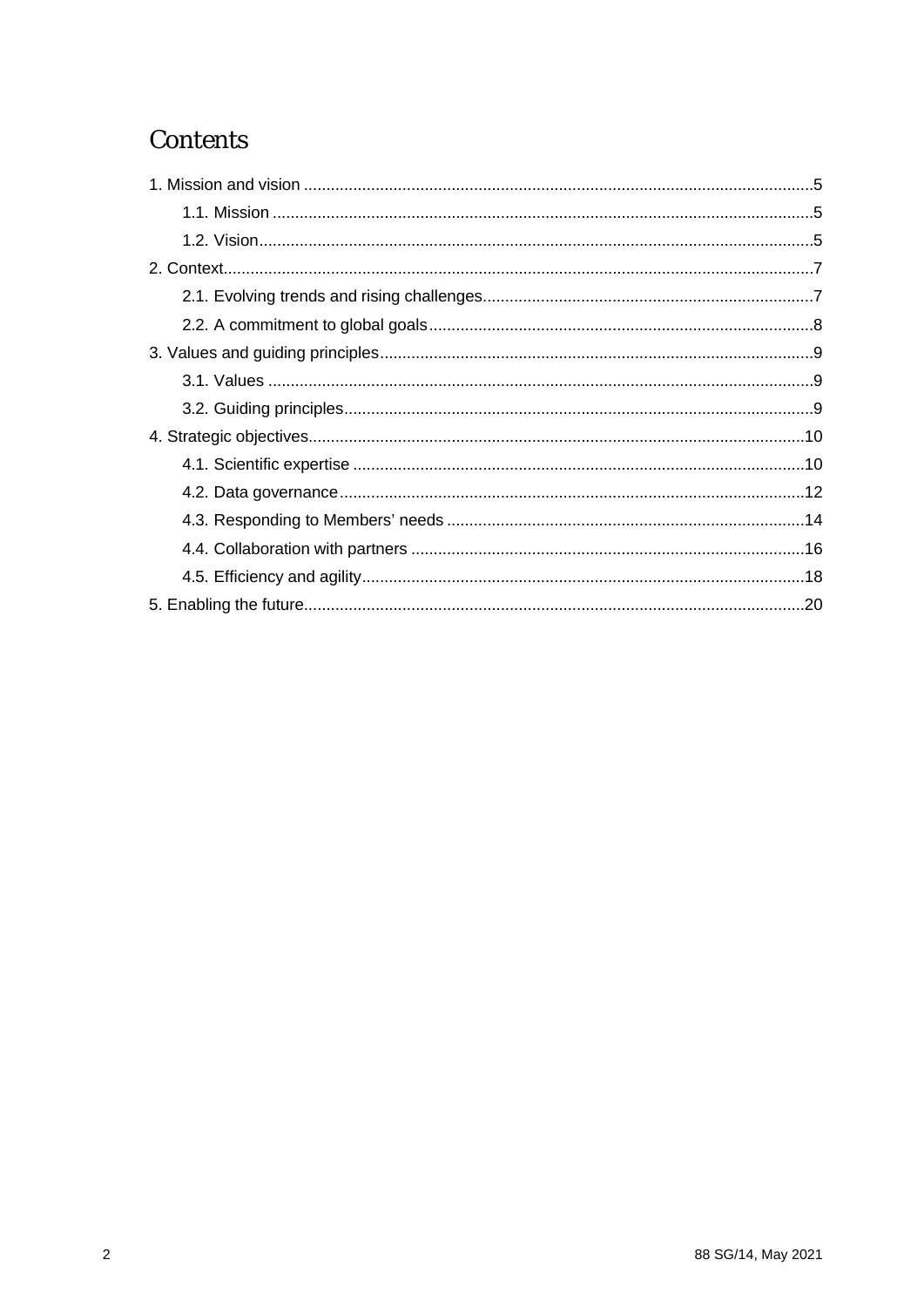# Foreword: our ambition for 2025

Improving animal health and welfare is the core mandate of the OIE, and doing so will help to preserve the future of humankind.

The OIE is recognised as the international reference organisation that assists national Veterinary Services to improve animal health and welfare. It does this by setting international standards to support the safe trade of animals and animal products and improve the prevention and control of animal disease. It also collates data to improve understanding of the animal health situation worldwide.

Contributing to global goals through improved sustainability of animal production continues to be one of the overriding objectives of the OIE. World hunger, zoonoses and food-borne diseases still impact millions of people worldwide. Moreover, 18% of the world's population is engaged in animal husbandry or in the processing and marketing of animal-based foods, and thus their livelihoods and socio-economic status depend on the health of animals.

However, there have been global developments on climate change, food consumption patterns, animal welfare or societal expectations for more environmentally friendly animal production. These developments need to be considered along with advances in science and information technology, and the increasing complexity and interrelatedness of systems.

With the COVID-19 crisis, these societal expectations have become even greater, and even more urgent, while other concerns have appeared on the list of priorities. These include issues relating to the surveillance of potential reservoirs of zoonotic pathogens posing a high epidemic risk, especially in wildlife. Consequently,

- the OIE must exercise its voice in global discussions on these issues, within frameworks such as the Sustainable Development Goals or the One Health approach, as they have a direct impact on the socio- economic balance of rural families and the sustainability of animal production systems,
- Veterinary Services must be better prepared to respond to these complex, multiple challenges, which require a broader array of knowledge and skills than that usually covered in veterinary schools.

Building on its experience and expertise, and with the support of its network of Reference Centres, the OIE will help to foster the necessary changes so that national Veterinary Services, and more broadly animal health services, are better equipped to anticipate and respond to new expectations.

The 7th Strategic Plan of the OIE shares a global vision and a framework for action for 2021-2025. This is possible due to the groundwork laid by the 6th Strategic Plan, and the significant advances made in recent years, such as:

- more transparent and robust procedures for the development of international standards and the evaluation of the health status of Members,
- better structured policies, and the decisive mobilisation of teams to implement global strategies,
- modernised tools to monitor the evolution of diseases in the world and to improve the quality of publicly shared information, thanks to extensive investment in the relaunch of the World Animal Health Information System (OIE-WAHIS) and the revision of our communication tools,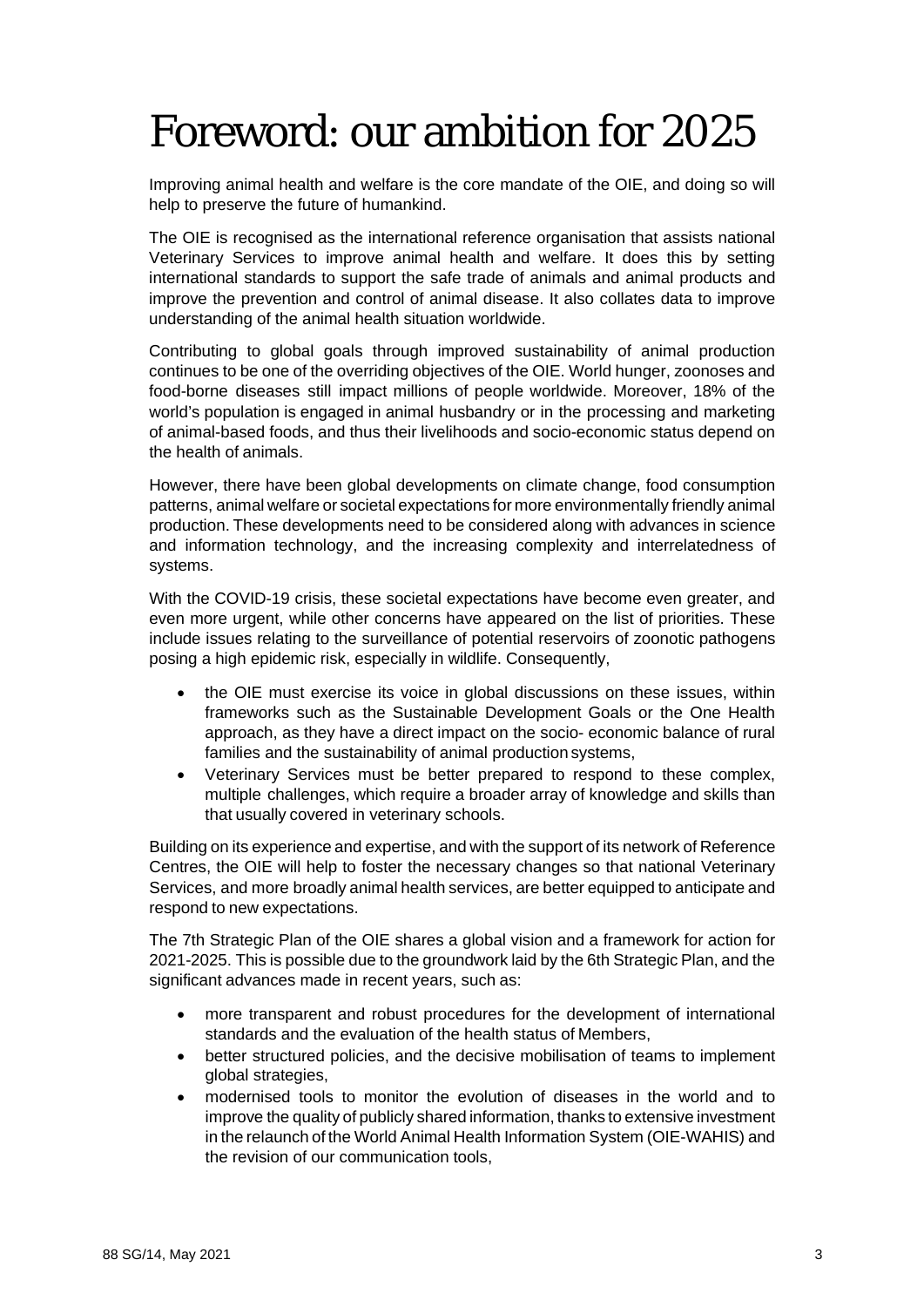- increased resources to support Members in evaluating and strengthening their capacities through an ambitious Performance of Veterinary Services (PVS) programme,
- strengthened and more successful partnerships,
- an internal restructuring of the Organisation to better plan, deliver and report on our activities.

In preparing the 7th Strategic Plan, we engaged with our Members, partners and staff to define future expectations. In addition, a survey was conducted among our Members to identify the external factors that will influence the activities of Veterinary Services and the adaptations that these factors will require. We have also benefited from the first lessons learned from the COVID-19 crisis, which do not call into question the relevance of the strategic objectives proposed for the coming years, but lead us to review the prioritisation of their operational implementation. Indeed, the OIE's activities need to be adapted in light of these issues in order to meet Members' expectations, in a context where the objectives must remain consistent with the available resources.

Together, we have prepared this 7th Strategic Plan, with the aim of contributing to achieving the Sustainable Development Goals, and together, we will rise to the challenge of implementing it.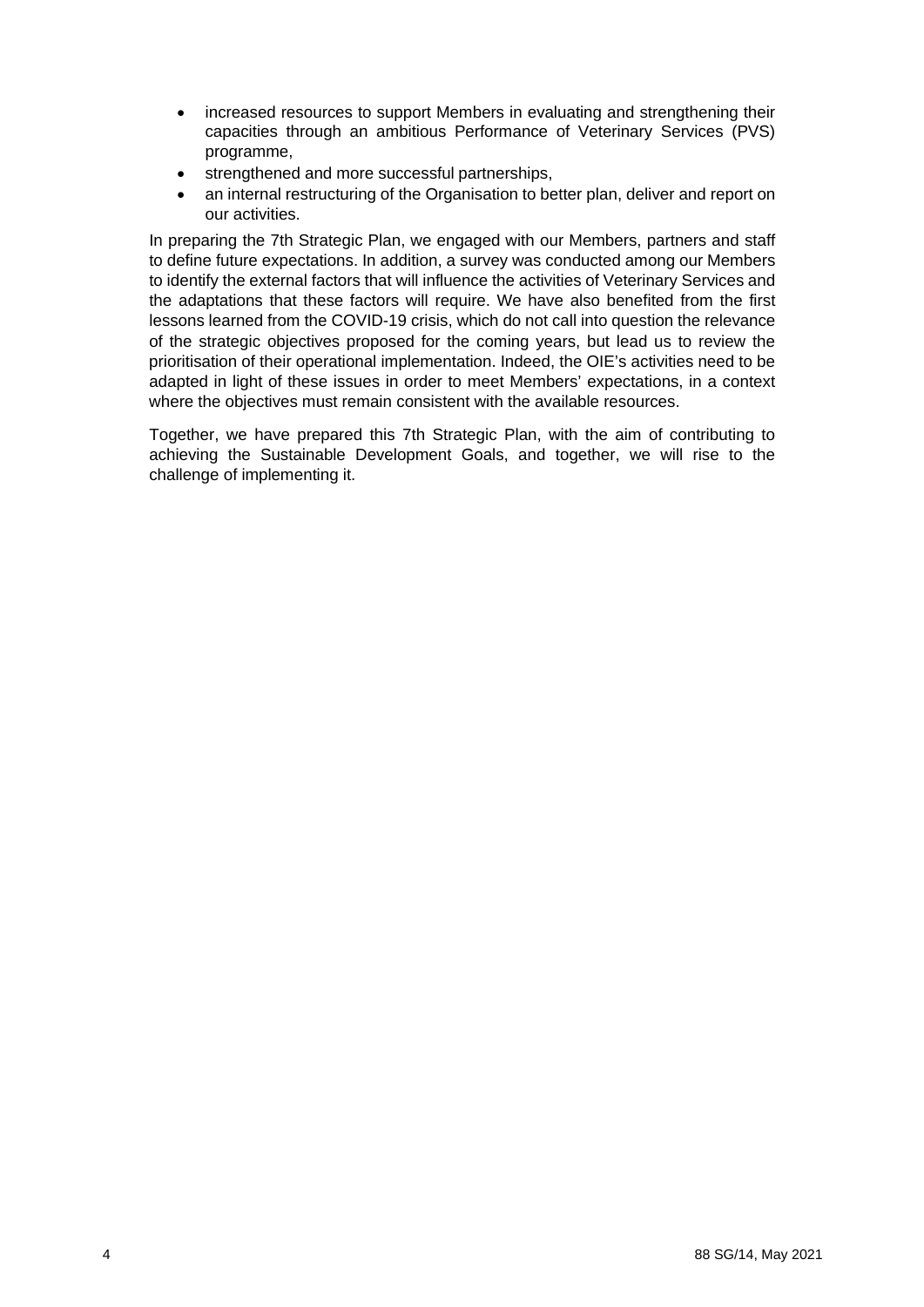# <span id="page-4-0"></span>1. Mission and vision

The OIE is the intergovernmental organisation responsible for improving animal health and welfare worldwide. This ambitious mandate stems from the International Agreement which led to its creation in 1924, its organic statutes, as well as successive resolutions adopted by the World Assembly, composed of Delegates appointed by its Members. The leadership of the OIE is solidly anchored in the evidence and risk-based decision-making process that underpins its work. Moreover, the standards developed by the OIE are recognised as the reference for animal health and zoonoses -related matters within the framework of the World Trade Organization (WTO) Agreement on the Application of Sanitary and Phytosanitary Measures (SPS Agreement).

## <span id="page-4-1"></span>1.1. Mission

The mission of the OIE is to foster global commitment to improve animal health and welfare and veterinary public health worldwide, by:

- promoting the coordination of animal health and welfare management, including the impact of such coordination on safer trade, by developing sound international standards and implementing global strategies,
- fostering transparency in the global animal disease situation, in a world that is increasingly shaped by globalisation, where trade is continually growing and undergoing change in digital capabilities,
- supporting national Veterinary Services to improve their capacities to prevent and control animal diseases, including those transmissible to humans (zoonoses), as well as to manage animal welfare.

The OIE has structured its activities around effective tools and processes to deliver this mission to its Members. effective

#### 1.2.Vision

<span id="page-4-2"></span>In the course of its history, the OIE has repeatedly proven the relevance of its remit of protecting animals to preserve a future where safe trade, public health, food security and sustainable socio- economic growth that support livelihoods, are improved.

This commitment to global overarching goals has not changed, and the OIE continues to strive to bring positive and impactful change. As such, the vision for the OIE in this Strategic Plan is to *provide leadership in global animal health governance.*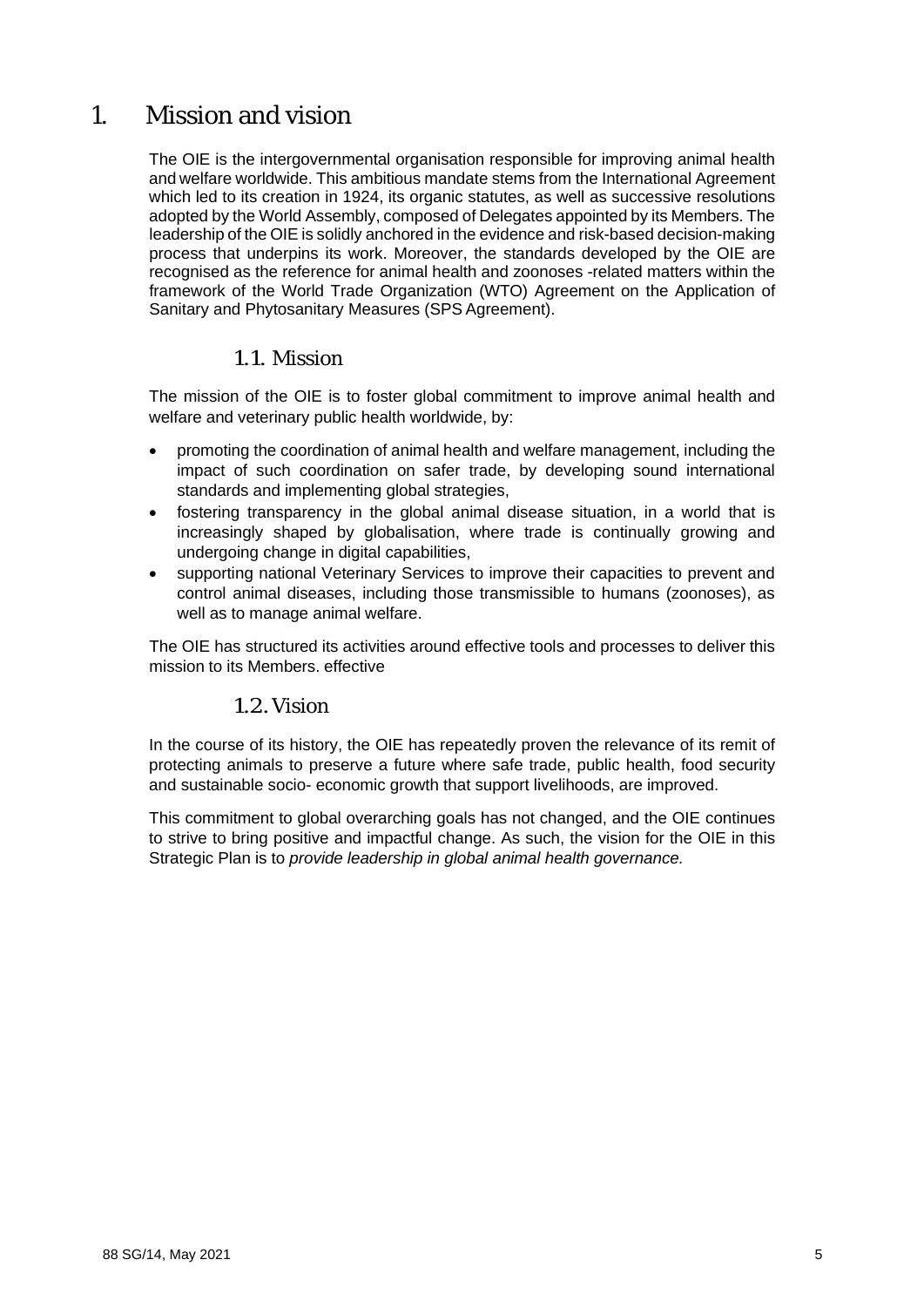# Vision

#### **Providing leadership in global animal health governance…**

#### **...for improved animal health and welfare worldwide to support global goals**

<span id="page-5-0"></span>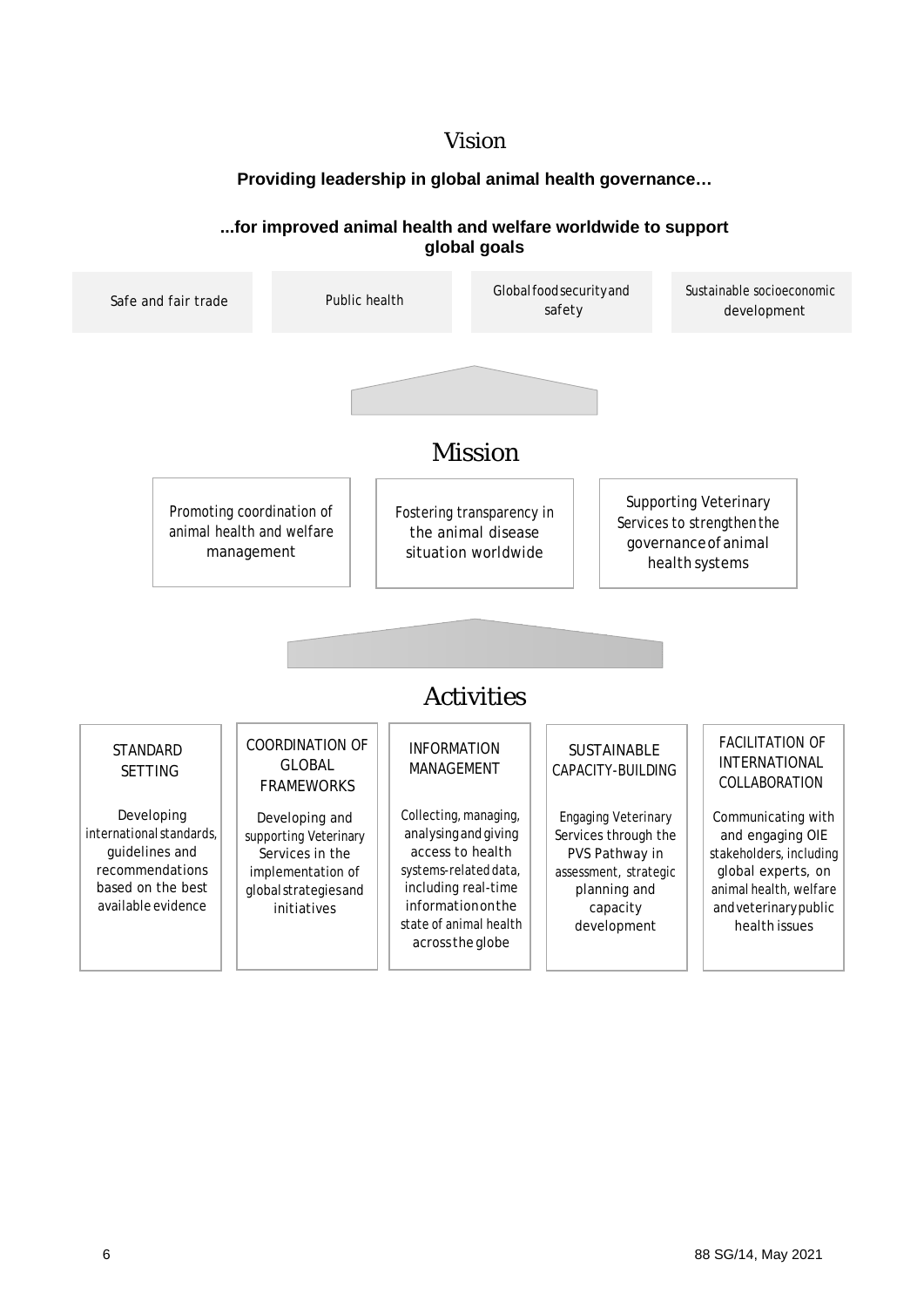# <span id="page-6-0"></span>2. Context

# 2.1.Evolving trends and rising challenges

Veterinary Services worldwide are currently facing major challenges. Through its strategic planning process, the OIE has identified a number of factors with the potential to affect its priorities in the coming years.

#### *Societal expectations*

While the growing demand for animal protein – expected to double by 2050 – increases pressure on terrestrial and aquatic animal production systems, societal expectations influence the global response to this challenge. New consumption habits and increased ethical and environmental concerns urge for more sustainable food production systems that safeguard the resilience of ecosystems, the welfare of animals and the livelihoods of populations worldwide. These evolving societal expectations must be considered by the OIE to develop effective policies.

#### *New technologies*

The global digital and technological transformation of the past two decades has significantly changed society and business, as well as public policy. Biotechnologies have the potential to significantly change the agri-food system, while new technologies, such as big data management or artificial intelligence, can provide unprecedented opportunities but also risks for Veterinary Services and society. Harnessing these technologies for the benefit of all countries, while ensuring their responsible use and accessibility, will be key to the effectiveness of animal health systems.

#### *Importance of trade regulation*

Globalised trade delivers many socio-economic benefits but has also increased the risk of transmitting animal diseases worldwide. Therefore, it has never been more necessary to develop global regulatory approaches to safeguard the public good, including in its environmental component relating to wildlife, while preventing unnecessary impediments to trade. The international standards of the OIE, recognised for animal health and zoonoses-related matters by the WTO under the SPS Agreement, contribute to the global standards landscape. As expectations of regulatory convergence grow, international organisations face mounting criticism that the promised benefits of multilateral frameworks have not been fully realised, increasing the need to demonstrate the value of an international rules-based system.

#### *National capacity and resources*

Inequalities in the capacities and resources of national Veterinary Services, as well as the challenge to ensure sufficient investments in animal health at both national and international levels, continue to impede the effectiveness and sustainability of global animal health policy. Veterinary Services around the world do not have the same capacity to anticipate and address new expectations, despite widespread appreciation that the risk of failure represents a major threat to global public health and food security. Responding to these challenges will be necessary to effectively support Veterinary Services to strengthen animal health governance worldwide.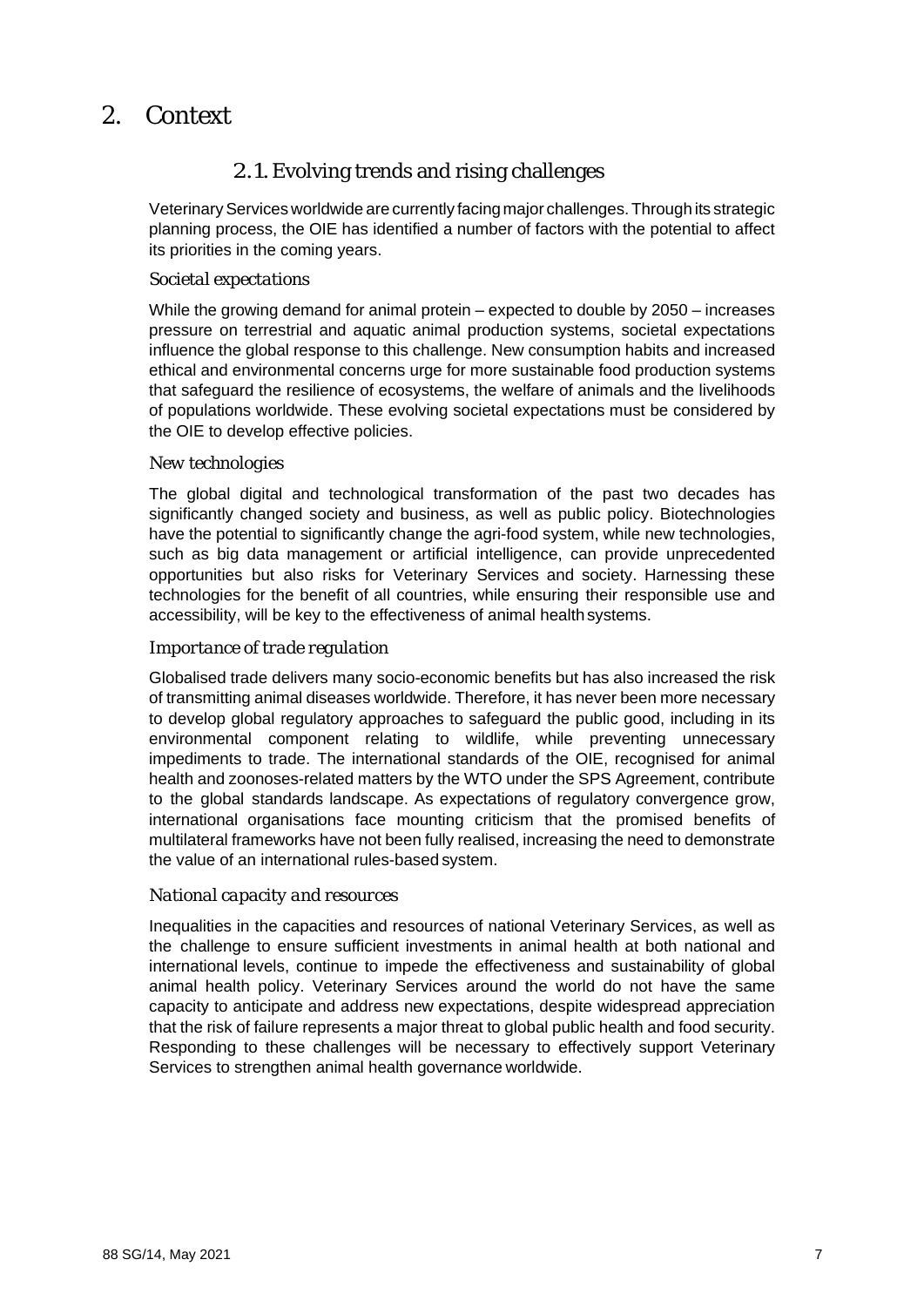#### *Complex intersectoral issues*

Helping protect against the threat of animal diseases causing severe impacts on food security and safety globally remains at the core of the mission of the OIE. This threat is heightened by the increasing complexity and interrelatedness of emerging issues such as the impact of climate change on food production systems and the distribution of vector-borne diseases, antimicrobial resistance or the role of wildlife and associated value chains in disease emergence and spread. Addressing these challenges requires effective intersectoral collaboration at national and global levels, through a cooperative approach calling on different sectors of government and society to take action to achieve animal health and welfare, veterinary public health and broader public good outcomes.

## 2.2.A commitment to global goals

<span id="page-7-0"></span>The contribution of Veterinary Services to meeting the growing demand for animalsourced foods and ensuring global food security through regulations on animal health and welfare is broadly accepted. However, an understanding of their contribution towards achieving other global goals is still lacking. Veterinary Services positively contribute to global health security and the well-being of populations on issues such as zoonoses and emergence of new pathogens, food safety and antimicrobial resistance. Effective animal health and welfare policies positively impact the living conditions and the quality of life for millions of families and influence the economic development of communities, which are directly and indirectly dependent on livestock and aquaculture production. Healthy animals also play an important role in the development of sustainable production systems, safeguarding aquatic and terrestrial ecosystems for future generations.

The contribution of Veterinary Services and the OIE to the achievement of the Sustainable Development Goals and to the operationalisation of the One Health approach, as well as to other regional and international objectives and frameworks, has never been more important. Therefore, this Strategic Plan was developed to not only guide the work of the OIE over the next five years, but also to raise awareness of the impact of the OIE in the framework of global goals.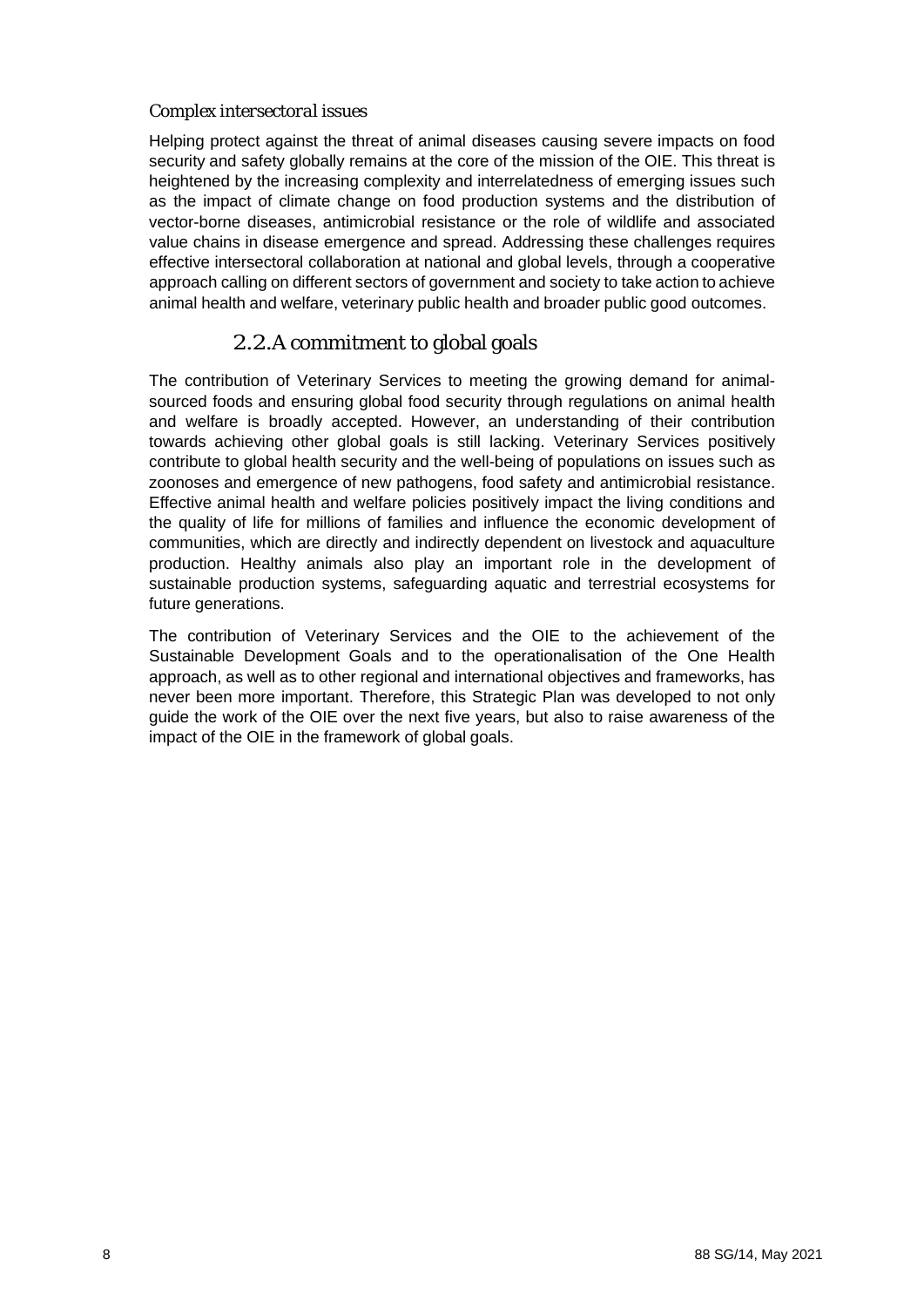# <span id="page-8-1"></span><span id="page-8-0"></span>3. Values and guiding principles

## 3.1.Values

The effective delivery of the work of the OIE is grounded in the shared and collective behaviour and values of its workforce. This organisational culture is central to the commitment of those working to achieve the mission of the OIE. As such, the management of the Organisation is founded on the following values:

- **recognising value in diversity**: encouraging different points of view and seeking opportunities to leverage geographical, generational, cultural, gender and professional diversity,
- **promoting fairness and inclusion**: ensuring everyone works under the same rules and has the same opportunity to grow and succeed,
- **encouraging trust**: empowering everyone to take responsibility and holding oneself and others accountable to put words into action,
- **instilling purpose**: building pride in contributing to the mission of the Organisation and committing one's best efforts to effect change.

## 3.2.Guiding principles

<span id="page-8-2"></span>While this Strategic Plan outlines goals for change that the OIE has set for itself, its implementation rests on guiding principles that translate the high standards expected of the Organisation by its Members and partners. This philosophy has not changed, and the OIE renews its commitmentto:

- **scientific excellence**: harnessing the best international and interdisciplinary expertise,
- **independence**: engaging in impartial and evidence-based policy-making,
- **transparency**: fostering easy access to clear and accurate information,
- **solidarity**: promoting collegiality and unity in the face of global issues,
- **partnership**: leveraging the mutual benefits of an intersectoral approach,
- **good governance**: setting an example for high accountability, transparency andfostering good regulatory practices.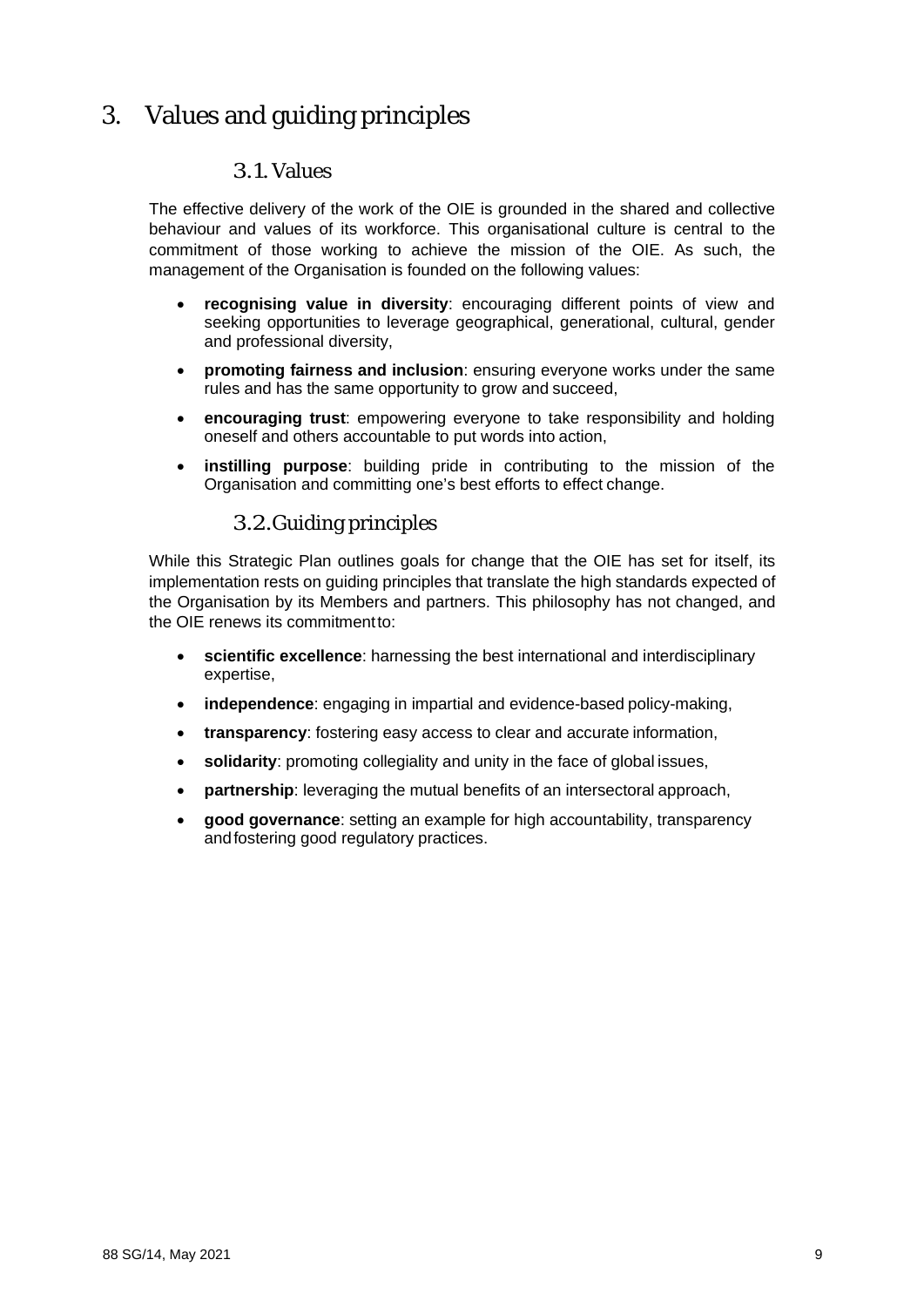# <span id="page-9-0"></span>4. Strategic objectives

The mandate and missions of the OIE are broad and this Strategic Plan does not intend to provide a comprehensive overview of the wide range of OIE activities. Instead, it identifies five areas of strategic focus that are key to responding effectively to forthcoming challenges. These focus areas address:

- scientific expertise,
- data governance,
- responding to Members' needs,
- collaboration with partners,
- efficiency and agility.

This 7th Strategic Plan builds on the success of past strategic objectives to further drive the OIE. Some focus areas reflect work in progress on issues that remain strategically important for the organisation and are an extension of the previous strategy. Other focus areas, however, respond to specific new challenges. For each focus area, a long-term overarching goal is defined and articulated through Strategic Objectives corresponding to specific priority topics.

#### 4.1. Scientific expertise

*Our goal: leveraging relevant scientific expertise to address multisectoral animal health and welfare issues*

<span id="page-9-1"></span>At the core of the mandate of the OIE is the objective to promote and coordinate collaboration to develop international animal health policy supported by scientific evidence. The OIE is uniquely placed to identify and prioritise areas where scientific knowledge requires further development, through feedback received from its Members on its standards and the implementation of global control strategies on priority diseases. This knowledge, in turn, informs capacity building within the network of OIE expertise to respond to identified emerging global priorities.

Increasingly, veterinary science alone may not be sufficient to address the complex matters at hand. Other complementary perspectives, such as socio-economic and environmental, should be sought to provide a broader understanding of pressing issues. The OIE works with leading research institutes, scientific consortiums and technical and resource partners, to ensure that this complementary information is factored into its decision-making process. The comprehensive expertise gathered enhances the OIE's contributions to the achievement of the Sustainable Development Goals in the face of global challenges.

#### SO1.a: Reinforce the scientific excellence of the Organisation

As a regulation-oriented body, the OIE has developed an evidence-based approach that is central to the independence, neutrality and relevance of its outputs and networks. The Organisation's reputation rests on the timeliness, quality and objectivity of its science. The OIE must continue to provide high-quality analyses, based on the best evidence available, to maintain and increase the trust of its Members and partners, as well as the overall effectiveness, visibility and recognition of the importance of the OIE.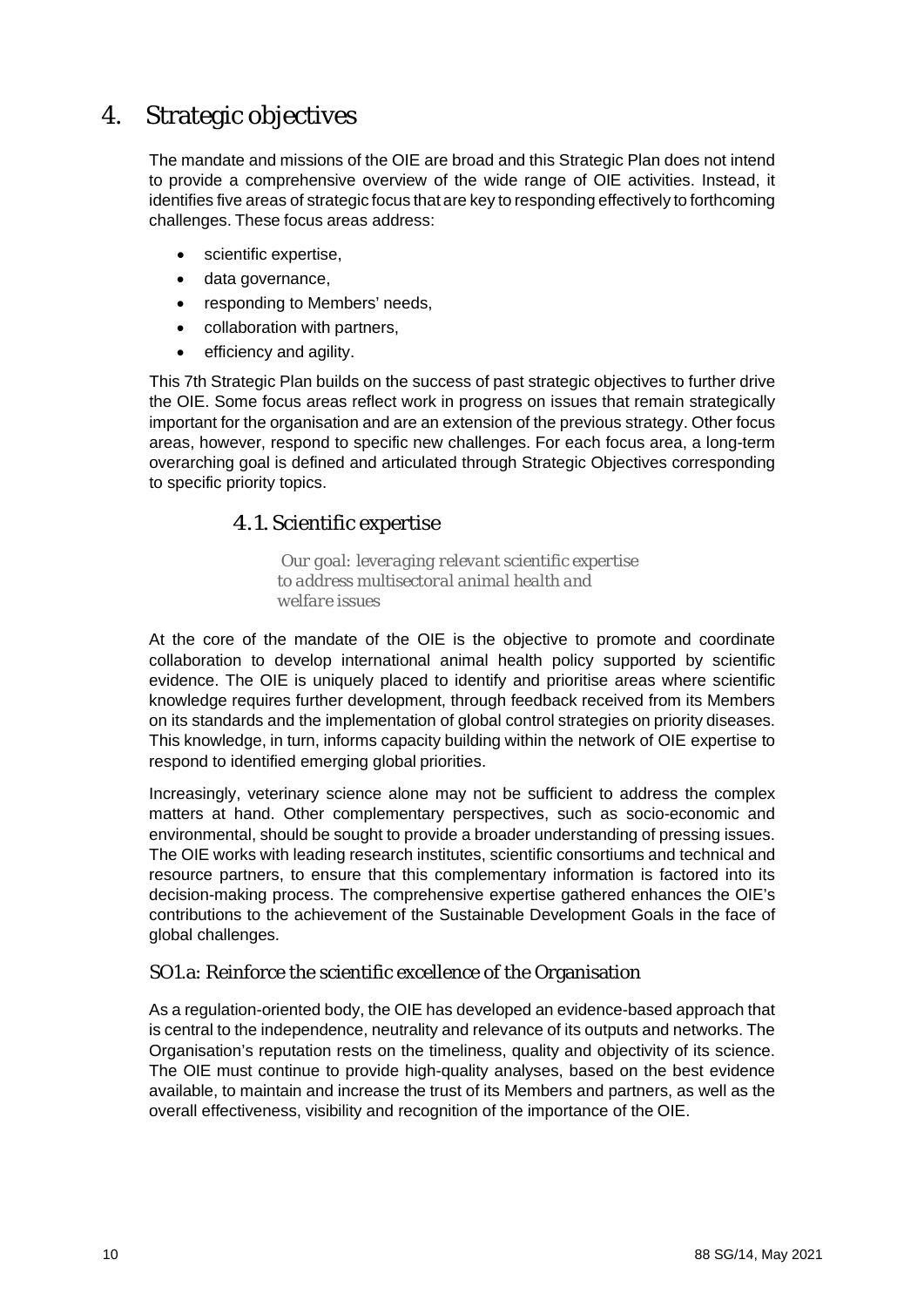An essential component of the OIE's evidence base is the network of OIE Reference Laboratories and Collaborating Centres (Reference Centres). Scientific experts in the Reference Centres support OIE work programmes and Members, by:

- providing diagnostic and advisory services in support of animal health programmes,
- developing and validating diagnostic test methods,
- performing research and engaging in capacity building.

Under the 7th Strategic Plan, the OIE will continue to draw on the high level of expertise and performance of its Reference Centres network. The Organisation will strive to improve this collaboration by fostering thematic networks, namely groupings of Reference Centres around common topics and issues to share information and achieve joint objectives. These will effectively support strategic needs, including the global strategies on priority diseases such as peste des petits ruminants (PPR), foot and mouth disease (FMD), rabies and African swine fever, and on developing the necessary frameworks for the surveillance of diseases in wildlife. To encourage participation in and knowledge transfer from the networks, the OIE will work to further promote and highlight the outputs and contributions of OIE Reference Centres to its work programmes and those of its Members.

#### SO1.B: Broaden the Organisation's approach to animal health systems

Due to increasingly globalised markets and increased demand for livestock, poultry and aquatic production, contemporary animal health systems face a variety of complex issues that combine socio-economic, environmental and sanitary challenges. These challenges must be considered along with scientific knowledge in order to develop effective policy. More specifically, aquatic and terrestrial animal health and welfare policies, including for wildlife, must consider economic impacts, climate change considerations and a wide range of scientific, ethical, legal and cultural dimensions.

The OIE intends to broaden its positions on animal health and welfare issues, while staying within the remit of its resources and mandate. In addition to veterinary perspectives, it will seek to embrace a more inclusive approach that considers insights from other disciplines as developed by other competent organisations on these topics. This approach will strengthen the relevance of the OIE's contribution to modern animal health systems, promote the One Health approach and encourage better crisis preparedness. To adopt this broader approach, the OIE must deepen its scientific and institutional collaborations, foster existing partnerships and build new ones. Indoing so, the OIE will need to develop or acquire new skills internally, and ensure relevant skill sets and knowledge are represented in its Specialist Commissions and *ad hoc* and Working Groups.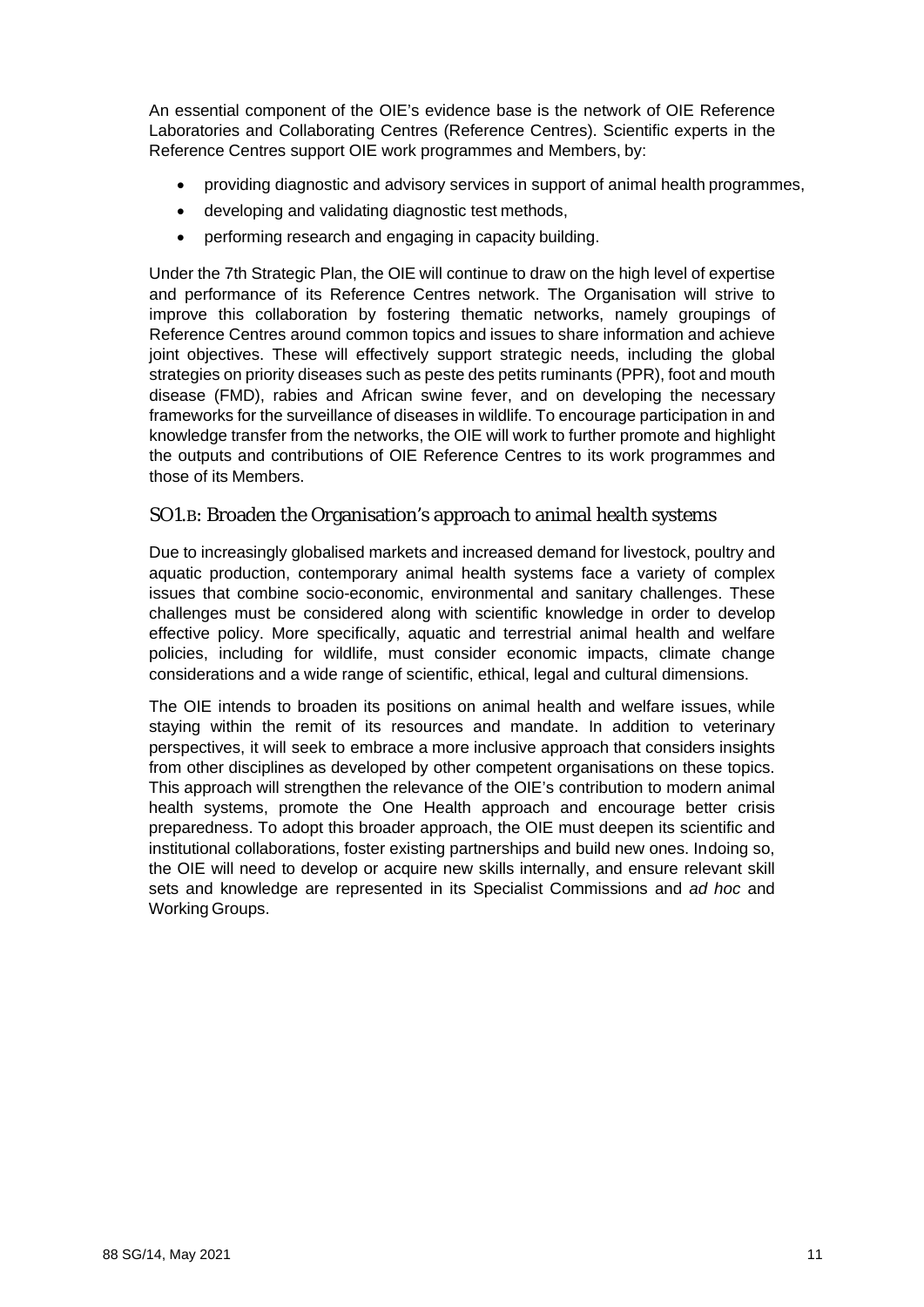## 4.2.Data governance

*Our goal: implementing digital transformation through an OIE Data Strategy*

<span id="page-11-0"></span>The OIE is responsible for the collection, analysis and dissemination of a large volume of official data, through different platforms and processes, including data used by:

- OIE–WAHIS, which includes OIE WAHIS-Wild, to provide real-time information on the state of animal health across the globe and enable more effective control of transboundary animal diseases,
- The antimicrobial use (AMU) database to quantify and characterise the use of antimicrobials in animals worldwide,
- PVS Pathway mission outcomes to improve understanding of the strategic development challenges facing Members' Veterinary Services.

OIE data supports both national decision-makers and the international community in making evidence-based decisions. Yet managing data to provide added value is becoming an increasingly complex and digitally driven task. It requires organisations that are responsible for collecting, managing and disseminating data to do so from a structured and strategic perspective, in line with best international practices. In recognition of its role as a steward of global animal health data, the OIE must ensure its data governance systems deliver secure management of data assets and support access to validated datasets for the international community. This will allow the data to provide the best possible insight, including by ensuring compatibility with data from various external trusted sources.

The development of a strong digital culture will also be crucial to driving innovative data use, in order to support the digital transformation of the OIE.

#### SO2.a: Develop the OIE data strategy and improve data management

To maximise the potential of the data held by the OIE, a comprehensive approach to the management of data assets must be adopted. The OIE will work to define the expectations of data stewardship by:

- establishing a data governance framework through which OIE data will be integrated, using a systematic model responding to quality, interoperability and security considerations,
- demonstrating responsible management of its data,
- aiming to provide enhanced access to its Members and respecting their concerns, for example related to data privacy and intellectual property.

The development of a robust data governance strategy will ensure that data management is geared towards producing efficient and meaningful data analysis. This will support both the OIE and national decision-makers in making informed, fact-based decisions.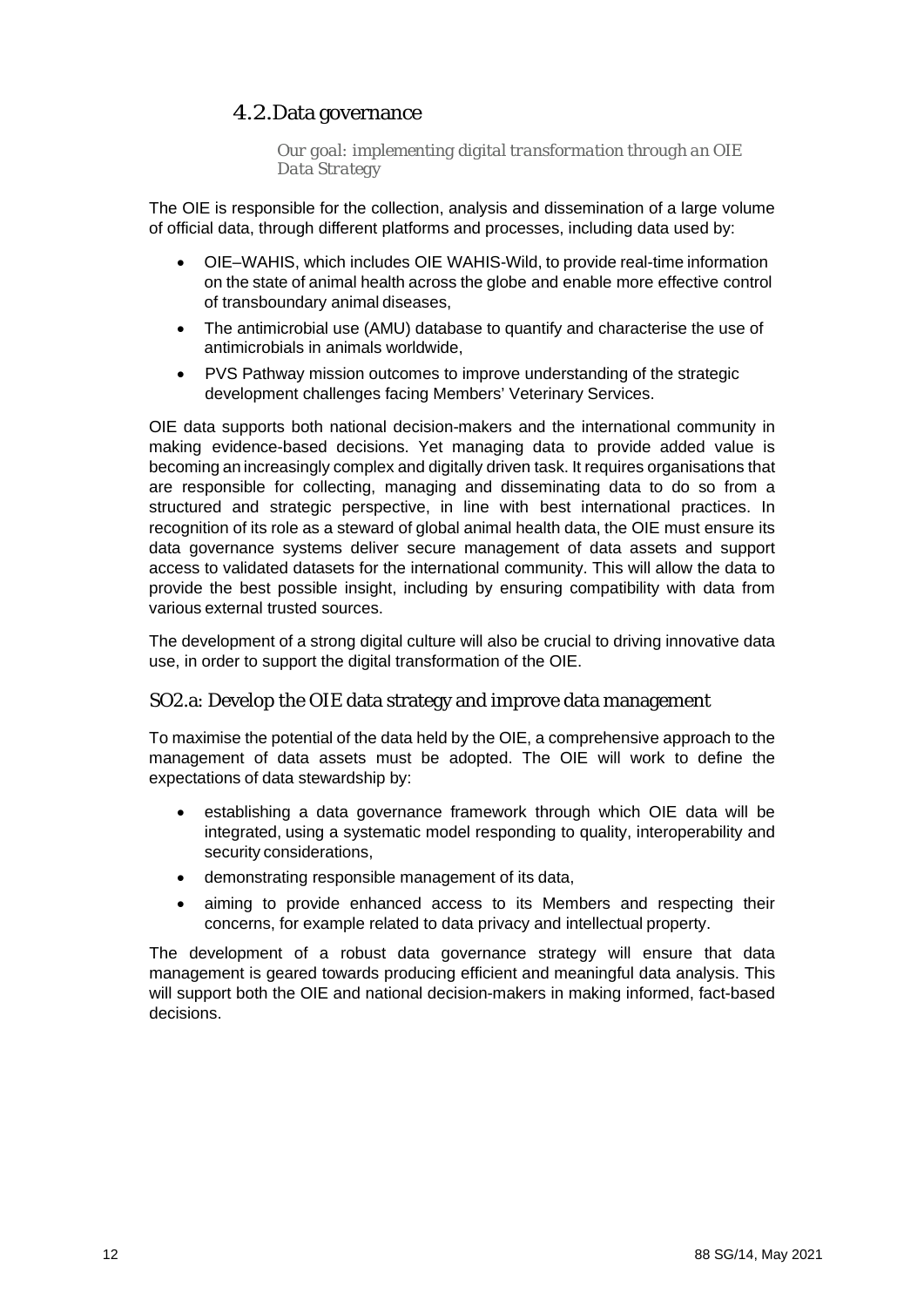Recognising the value of OIE data to stakeholders, maximum efforts will be made to provide legitimate stakeholders with access to datasets, within the limits of data protection and sensitivity requirements. A fundamental element will be the use of data curation approaches that support the external discovery of OIE data assets for analysis. The OIE will leverage new technologies (such as Big Data management, machine learning and artificial intelligence) to support detection and reporting activities, while ensuring that quality and accessibility remain core principles.

#### SO2.b: Improve accessibility and visibility of data for stakeholders uses

The OIE's guiding principle of transparency provides a rationale for making the substantial wealth of data entrusted to the Organisation accessible to its stakeholders, in particular OIE Members. The OIE will favour dynamic and user-friendly formats to optimise its communication with stakeholders and their access to data. Increased awareness of the data held by the OIE will allow stakeholders to better understand and appreciate the value of the information generated through the activities of the OIE and provide insight for future use.

Ensuring access to high-quality information will require an organisation-wide digitalisation of services, processes and tools. An example that provides a strong foundation for future initiatives is the update of the OIE–WAHIS platform under the 6th Strategic Plan, in which disease reporting was simplified and access to animal health information improved. Under the 7th Strategic Plan, a comprehensive and clear vision for the digital transformation of the OIE will be developed, based on its missions. This will allow the Organisation to fully leverage the added value of digital technologies in support of its Strategic Objectives.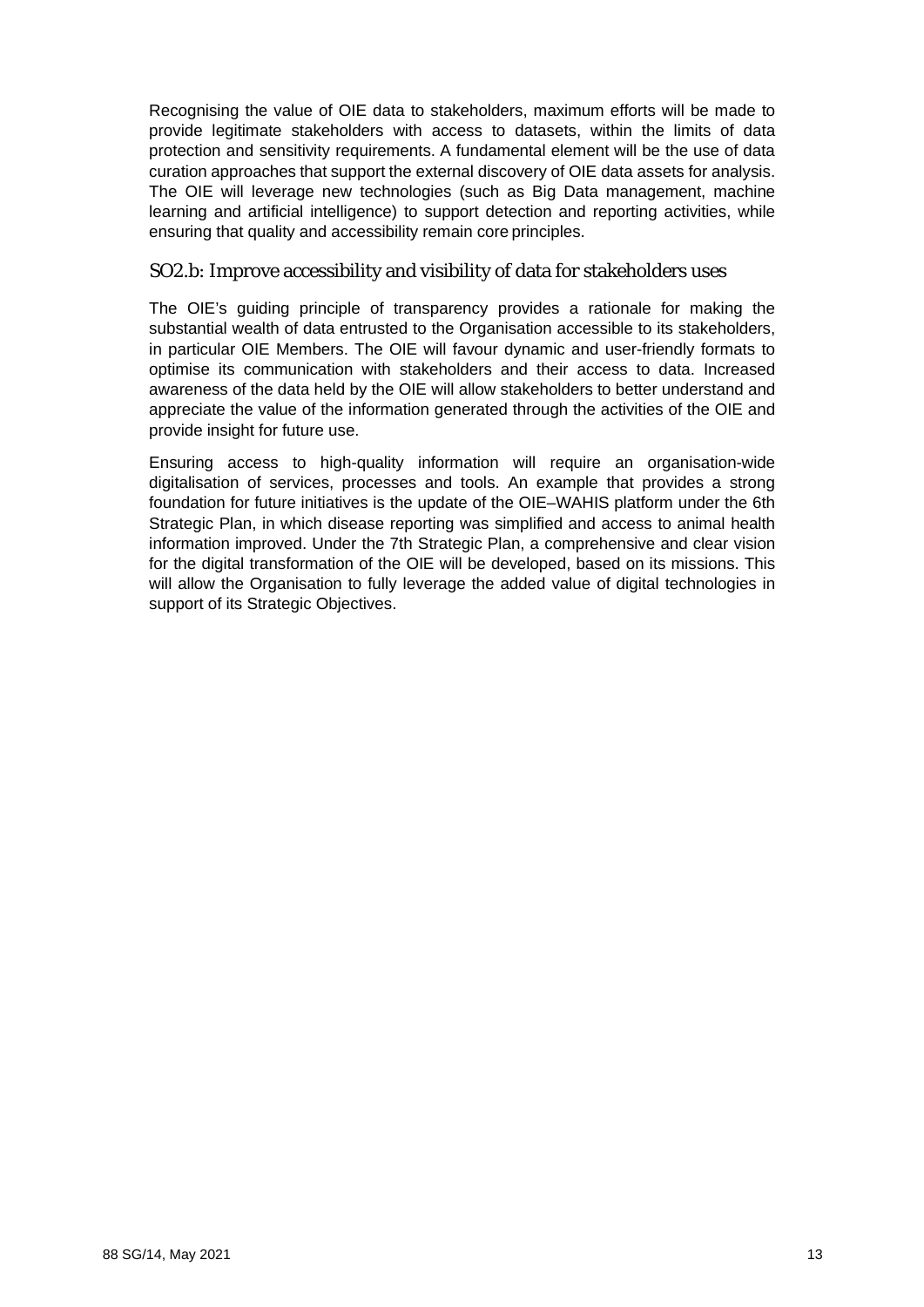# 4.3.Responding to Members' needs

*Our goal: driving a high level of support to OIE Members through standards and capacity building*

<span id="page-13-0"></span>OIE Members' national Veterinary Services are responsible for the day-to-day management of animal health and welfare and veterinary public health at national level. As the cornerstone of effective global governance of animal health systems, Veterinary Services require both international harmonisation and strong national capacity. Consequently, the OIE will continue to revise and improve its standard-setting process to better support the strengthening of animal health systems worldwide, by delivering international standards and guidelines based on the best available evidence. The OIE will also contribute to the strengthening of a rules-based international system, thereby promoting the value of these standards for safer trade. In parallel, the Organisation will continue to develop the capacity of national Veterinary Services', using all available sources of evidence to better understand trends in complex animal health and welfare issues, and focussing capacity-building activities for enhanced results.

#### SO3.a Develop the monitoring of standards implementation

The OIE strives to apply good regulatory practice when developing its standards, through the continuous improvement of both the development and review cycle and the processes that support it. Its commitment to this practice is central to the confidence these international standards inspire and impacts their global implementation. The OIE will continue to ensure the effectiveness of the development framework of its international standards and progress towards a more structured approach to monitor their implementation. To this end, the future Observatory of OIE standards will provide continuous and systematic observation and analysis of Members' implementation of OIE international standards. This process will contribute to continuously developing relevant and fit for purpose standards.

The OIE Observatory will also help the Organisation to understand the difficulties faced by its Members in implementing OIE international standards and will support actions to improve their implementation. Moreover, its results will contribute to the work of the OIE with its partner organisations in support of a rules-based international system. In particular, Observatory results will inform global approaches under the WTO or within regional multilateral frameworks, such as through collaboration with regional economic communities. Throughout this process, the OIE will continue to champion transparency as the key principle to promote Member engagement in all stages of the standard development process.

#### SO3.b Improve insights provided by PVS Pathway data

Under the 6th Strategic Plan, consistent efforts were made to evaluate PVS Pathway results and develop the programme in line with new needs expressed by Members. The OIE will continue to implement the updated PVS Pathway, ensuring Member engagement through an enhanced set of options aimed at targeting specific areas of interest. Building on past successes, the OIE will promote the use of the PVS Pathway at the national strategic planning level, encouraging engagement beyond Veterinary Services and ultimately support intersectoral collaboration. The OIE also aims to further develop its capacity to support Members in advocating for resources to support implementation of PVS recommendations.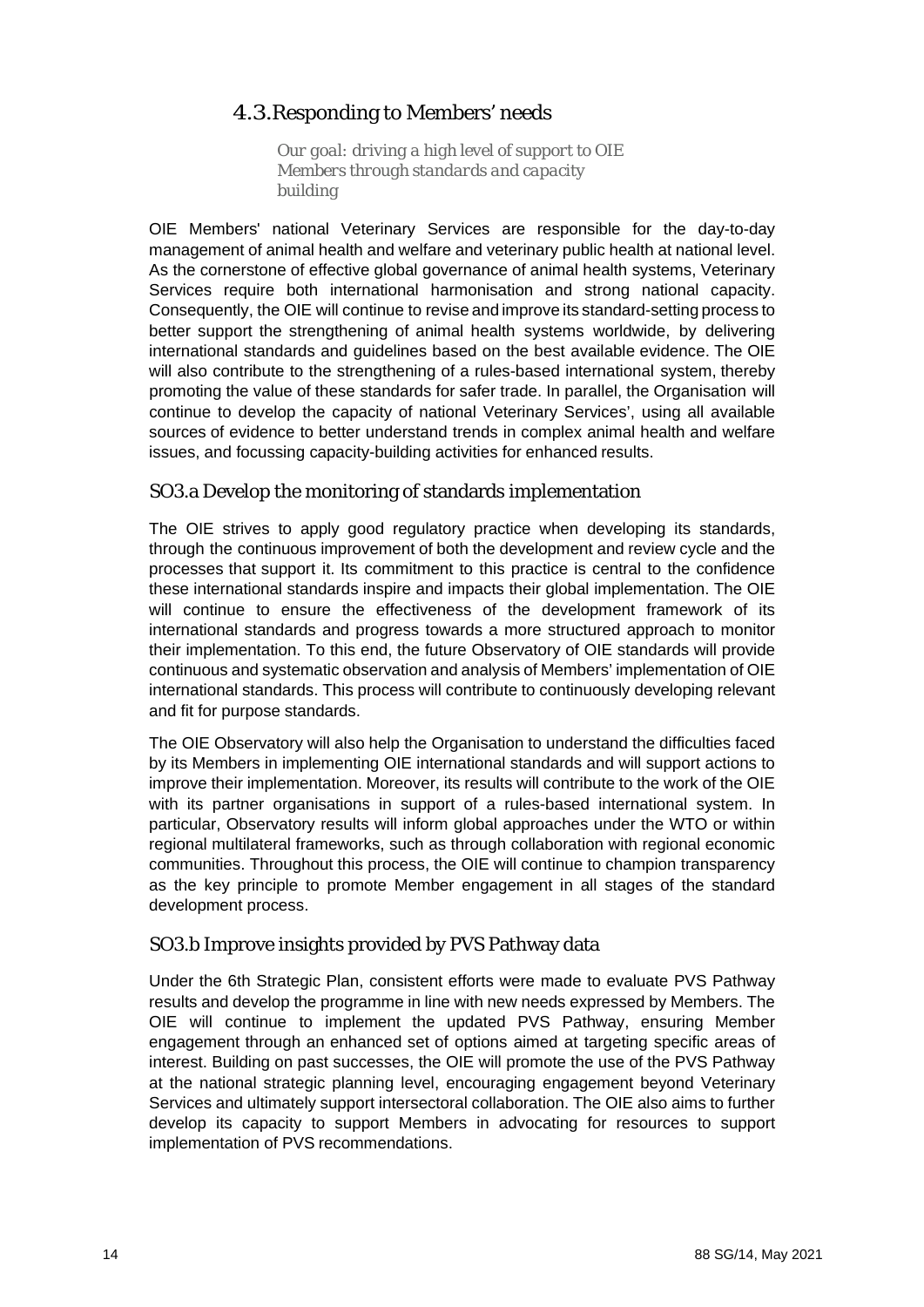The PVS Pathway will continue to support capacity building at the national level, and the OIE will further improve the programme by building a framework to provide a deeper analysis of its impact. PVS Pathway data will be cross-referenced with other relevant sources of information from other organisational processes to allow regional and thematic analyses. Such data will:

- enhance understanding of strategy implementation at the regional level,
- support the increased implementation of OIE international standards by identifying capacity-building needs,
- improve the monitoring and evaluation of PVS Pathway results,
- contribute to broader analyses, such as economic returns from investing in animal health and the contribution of animal health systems in global health security.

The OIE will continue to improve the PVS Pathway in response to Member needs, through mechanisms of broad consultation in keeping with the values of the organisation.

#### SO3.c Leverage the OIE network to maximise the delivery of support to Members

The OIE strongly promotes education as a foundation of high-quality Veterinary Services. Consequently, it has developed capacity-building programmes to better support Veterinary Services in contributing to the global governance of animal health. The Organisation will continue to promote the provision of technical advice, training and networking opportunities for Veterinary Services, while refining its training model to better use the added value of the OIE and its network. This updated training model will:

- leverage both the technical expertise of the OIE Collaborating Centres and their experience in training development and delivery,
- utilise established and effective digital systems for new training formats,
- include novel training content, such as leadership, foresight and strategic planning,
- provide streamlined training activities, co-delivered with OIE institutional partners or through international collaborative platforms.

Priority needs will be identified through the analysis of data across OIE activities, such as results from the OIE Observatory or the PVS Pathway, as well as the outcomes of regional conference or Reference Centre reports, and regular consultation with Members. The framework aims to improve the quality and impact of OIE capacitybuilding activities, while supporting improved cost- effectiveness, increased outreach and a heightened focus on specific needs.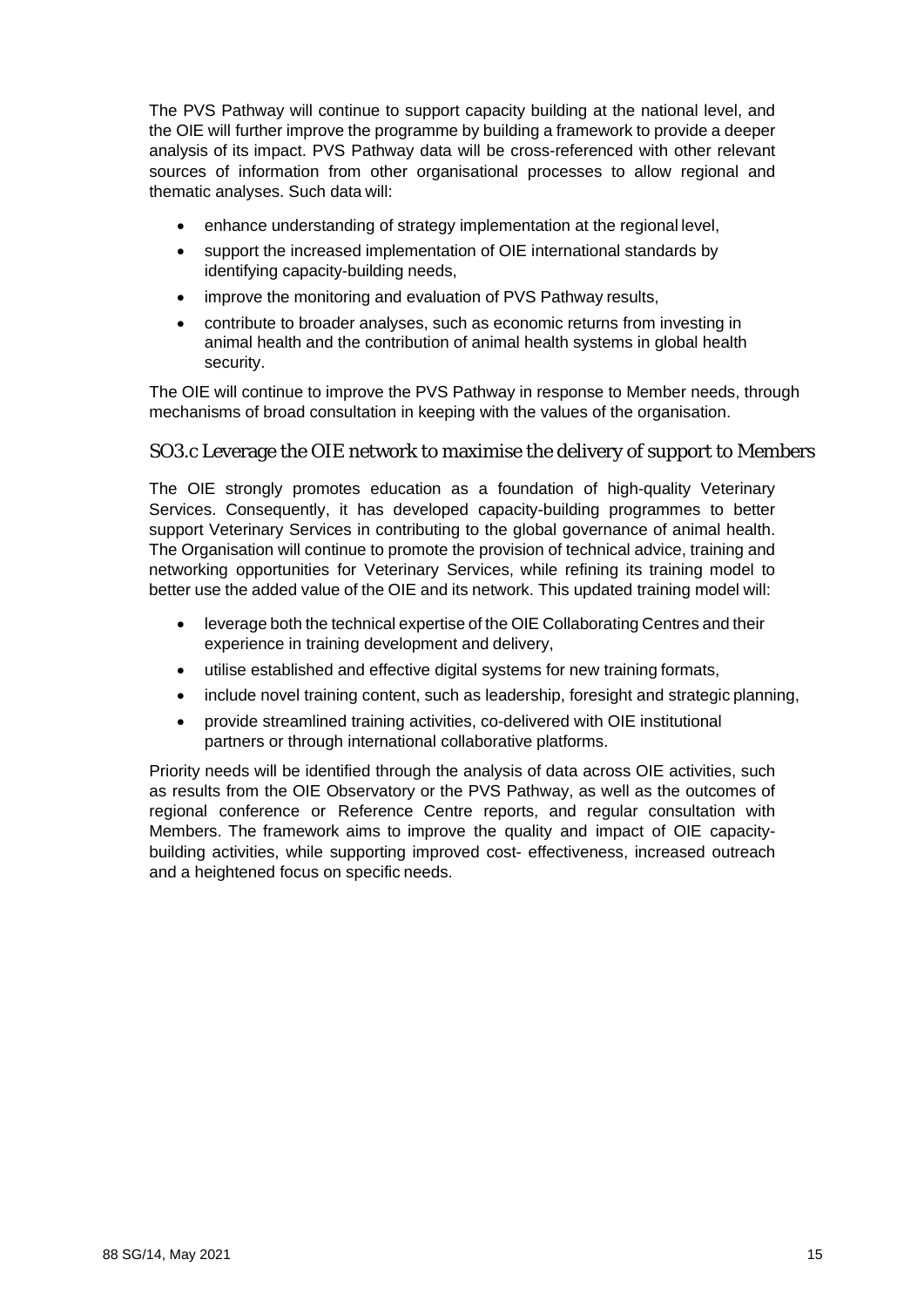# 4.4. Collaboration with partners

*Our goal: optimising cooperation with partners to better respond to global challenges*

<span id="page-15-0"></span>The impact of animal health systems on human health, security and social well-being is more evident today than it has ever been. With a better understanding of the need for cross-sectoral collaboration comes the awareness that isolated responses to seemingly separate issues are counterproductive. Responding to the major global challenges of tomorrow will require the involvement of multiple stakeholders, including public–private partnerships. As a result, the role of the OIE in responding to future major global challenges cannot be underestimated. Conversely, it is crucial for the OIE to strengthen its network of strategic partners if it is to carry out its missions effectively.

Through its activities, the OIE has developed a wide number of relationships with a variety of stakeholders that are essential to the delivery of its mandate. Through these relationships, the OIE will continue to raise awareness of its mission and advocate for a sense of shared responsibility for safeguarding animal health and welfare, while aiming to gain a better understanding of other perspectives. This increased awareness will support the OIE in developing effective partnerships, centred on the principle of being a good partner that is transparent, strives to deliver expectations, and adds value to the work of its partners. At the same time, the OIE will work to better identify appropriate, mutually beneficial partnerships that will target its efforts forimpact.

## SO4.a: Develop the voice of the OIE in global policy dialogue

Animal health and welfare have a direct impact on the global capacity to meet the growing demand for animal source foods and ensure global food security and safety. However, the contribution of Veterinary Services to other global health goals is still underestimated. Many global and complex challenges are emerging, such as antimicrobial resistance and the threat it poses to animal and human health, or the appearance of animal diseases that have significant consequences on human health and livelihoods. Responding to these challenges requires a better understanding, at the global political level, of the key role played by animal health systems.

The OIE will continue to promote the value of animal health systems in responding to growing concerns on the future, through high-level advocacy for the role of Veterinary Services in national and global health governance. The OIE aims to raise its profile in political forums to increase awareness of its legitimacy and the value it brings to coordinating global responses to major health challenges. Targeting long-term political support from policy-makers, the OIE will raise awareness of the substantial contribution of its policies and strategies to broader objectives, such as those of the 2030 Agenda for Sustainable Development.

#### SO4.b: Target collaboration for impact

The OIE recognises the value of partnerships in delivering mutually beneficial results that would be unachievable alone. The OIE therefore values collaboration with partners to ensure enhanced effectiveness, synergy and impact. Meaningful partnerships, however, require dedicated engagement by partners and a commitment to results. They also involve a clear understanding of how each partner brings value and how responsibilities should be distributed.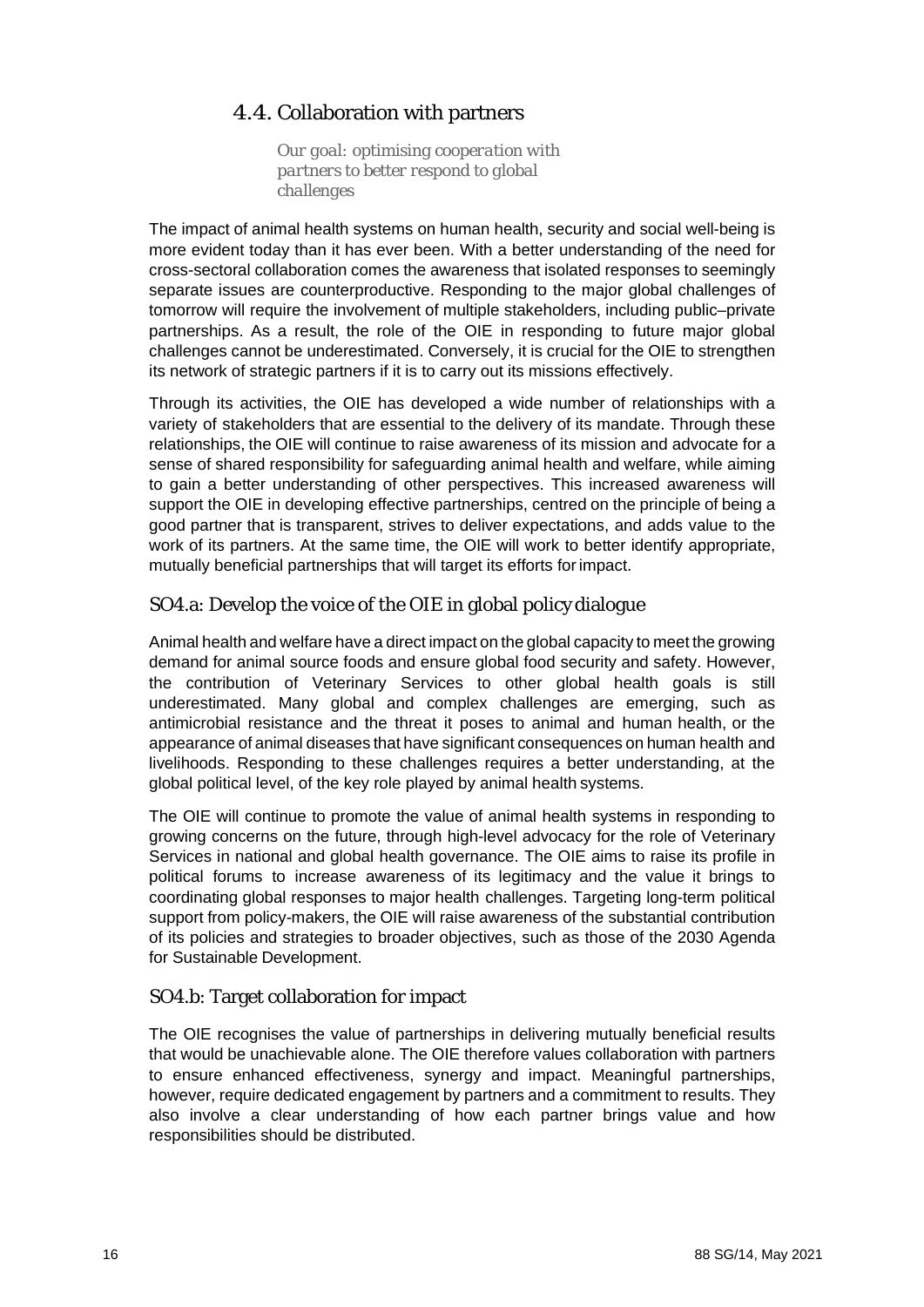The OIE will continue to develop its cooperation strategy by improving the identification and implementation of strategic partnerships, driven by an effective stakeholder management system. This will ensure that the OIE identifies and partners with entities that have complementary skills and competencies, or a mandate that aligns with OIE mission objectives. The Tripartite (the Food and Agriculture Organization of the United Nations [FAO], the OIE and the World Health Organization [WHO]) is a long-standing and high-priority collaboration that brings added-value and synergy to addressing One Health challenges; this collaboration will be extended to include the United Nations Environment Programme (UNEP), to take better account of the environmental component, including with regard to the risks of emergence of zoonotic pathogens in wildlife. This is demonstrated by the AMR Global Action Plan, United Against Rabies, the Global Framework for the Progressive Control of Transboundary Animal Diseases (GF–TADs) and the contribution of the OIE to the emergency management frameworks of its partners.

Using the same cooperation strategy, the OIE will further develop its networks of actors that are best placed to support the operational implementation of its policies and strategies. This will include deepening collaboration with international associations representing the private sector and civil society while maintaining the independence of the Organisation. The OIE will further promote and support Member public–private partnerships when they are best placed to respond to national and regional challenges. The OIE will also continue to seek the support of resource partners for its programmes, including through the use of innovative funding tools and systems to ensure the stability and sustainability of its work.

#### SO4.c: Further promote the added value of the OIE as a partner

Responding effectively to global health challenges requires strong international collaboration. It is therefore crucial that the OIE is identified by potential partners as a key contributor within its remit. The OIE must continue to develop its brand awareness at institutional and operational levels. It will build on its existing media engagement to enhance its visibility and ensure that stakeholders are included in OIE processes, especially at the regional level. Better showcasing of OIE activities and strategic objectives will maximise collaboration by ensuring that the best opportunities for partnerships aligned with the strategy of the OIE are jointly identified by prospective partners, including resource partners.

The OIE has a proven track record for collaboration based on transparency and integrity, harnessing some of the best international expertise available. It has built a strong reputation for timely delivery of cost-effective activities. The OIE must continue to uphold those principles and strive to remain a trusted and reliable partner for its Members and stakeholders. The Organisation will manage partnerships at an operational level, ensuring that it can identify and engage in those partnerships to achieve effective longterm results with sustainable impact.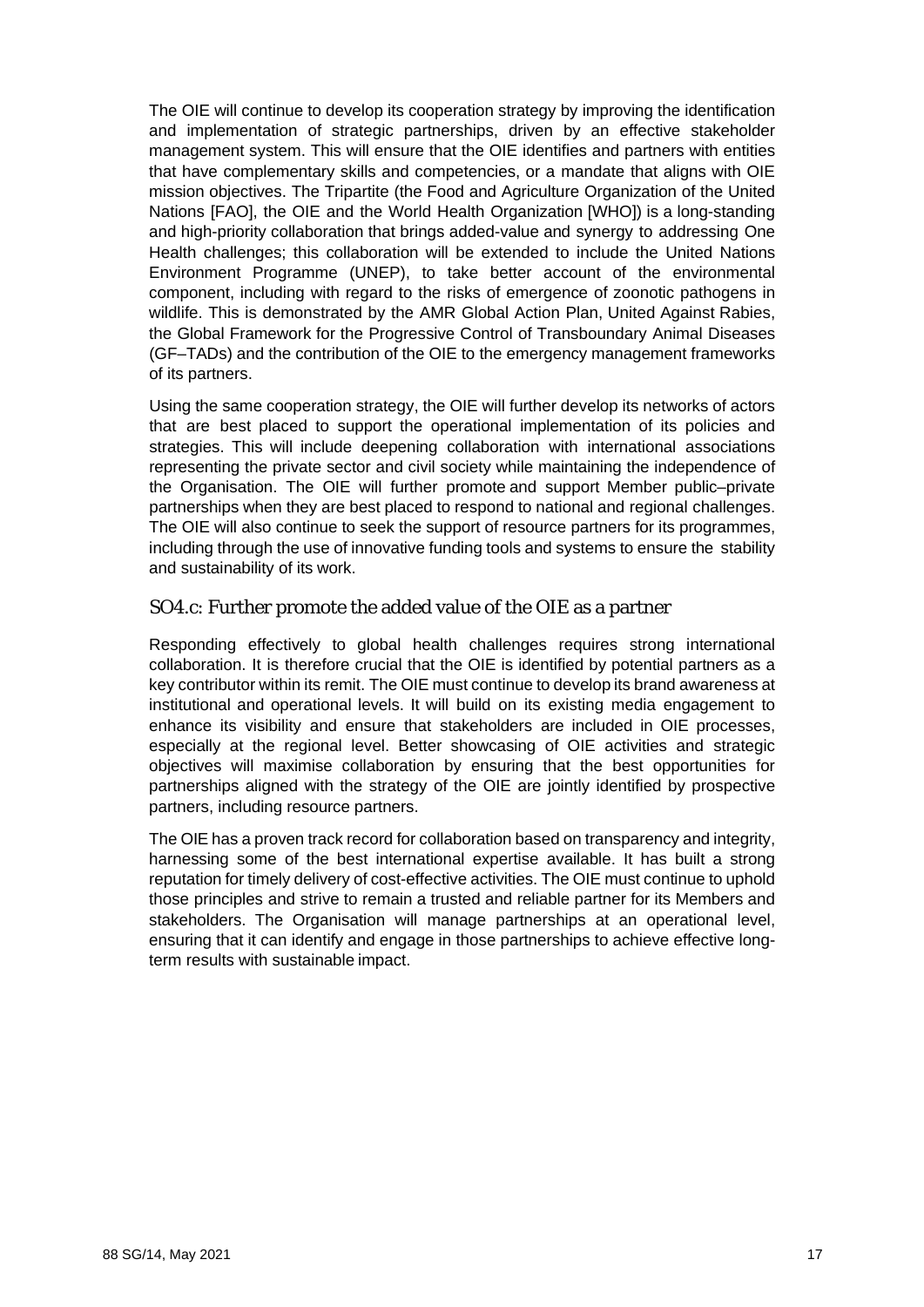# 4.5.Efficiency and agility

*Our goal: being recognised as an efficient and agile organisation underpinned by modern internal processes and tools*

<span id="page-17-0"></span>During the period covered by the 6th Strategic Plan, significant efforts were invested in the modernisation of the OIE. The 7th Strategic Plan intends to build on the success achieved and momentum it created, by leveraging the strengths of the OIE. The increasing interest of stakeholders in OIE activities and the Organisation's consequent substantial growth, as well as the ambitious goals expressed in this 7th Strategic Plan, will require the continued strengthening of internal processes. Modernisation efforts will intensify to ensure that services of the OIE are adequately supported by implementing effective and efficient business policies and ensuring adequate resources. While remaining agile and responsive, the OIE will continue to provide its Members with transparent insight on its management and results. It will further strengthen its structure and systems in support of sustained accountability. At the same time, the Organisation will drive continuous improvement from strategic to operational levels. This will effectively strengthen its capacity to adapt, refine and align its services and programmes in support of long- term goals.

#### SO5.a Optimise performance and results-based management

A strategic vision should be supported by evidence of results and part of a continuous improvement process to be successfully implemented. The OIE will therefore develop a monitoring and evaluation framework across the Organisation and its initiatives, providing a link between Strategic Objectives and everyday activities. Such a framework will:

- align activities with expected outcomes,
- provide Members and partners with data-driven insight on the impact and quality management of activities,
- enhance the Organisation's control over its resources in a climate of relative resource scarcity.

The OIE, building on sound budgetary discipline, will strengthen budgetary performance monitoring to ensure the optimised use of resources. Efforts will also focus on improving the capacity of the OIE to learn from its experiences. The knowledge gained will be used to develop, design and implement the necessary changes to improve performance and generate lasting impacts.

#### SO5.b Review the business model of the Regional Representations

The OIE's Regional and Sub-regional Representations (RRs & SRRs) are a unique asset with strong potential to multiply the impact of the Organisation globally and drive regional implementation of the OIE strategy. To maximise this potential, the 7th Strategic Plan involves a revision of the business model of the RRs & SRRs to better delineate roles and responsibilities and support the performance of the Organisation. Efforts will focus on enabling the Representations to support the OIE by:

- better responding to Members' needs,
- implementing global strategies at the regional level,
- fostering the implementation of international standards,
- promoting Member engagement and understanding of the work of the OIE.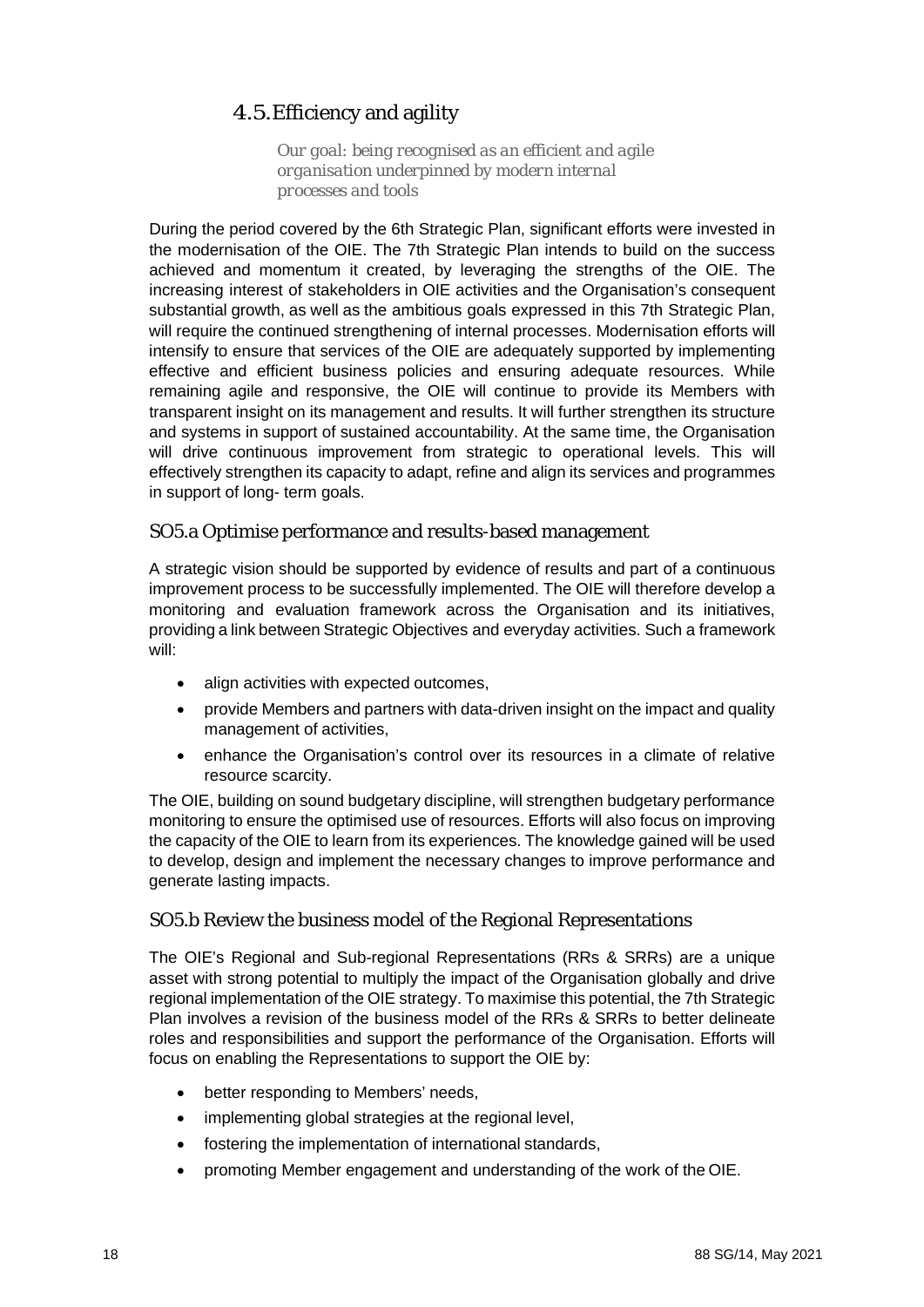## SO5.c Develop an informal consultative mechanism to support the OIE strategy implementation

The strategic vision outlined in this 7th Strategic Plan was developed through a consultative process that developed a deep understanding of the OIE and its environment. In this fast-paced world, political, economic, health or societal challenges can rapidly reshape priorities. Organisations must be able to quickly adapt to new risks, technological innovations and the need for novel skills. To ensure the continued relevance of its strategic vision, the OIE will work to develop and implement an informal consultative process dedicated to sharing information with, and learning from, a wide range of stakeholders. While respecting the governance mechanisms of the OIE, this process will help the Organisation to better engage with and respond to stakeholder needs. This consultative mechanism will address diverse topics of interest for the strategy of the OIE and consider information from different scientific disciplines and socio-cultural perspectives. Where necessary, it will undertake think-tank activity to act as a generator of ideas to develop, refine or review the implementation of the OIE strategy.

#### SO5.d Promote the OIE's social and environmental responsibility

The OIE contributes to positive health, social and environmental change. Sustainable progress towards these goals starts with the Organisation implementing within its internal operations the fundamental principles it promotes. It requires an awareness of the evolving expectations of stakeholders, including staff, about the responsibilities of the OIE as an employer, a partner and a contributor to public policy. In this regard, the OIE will continue to:

- meet high expectations on essential ethical standards, such as promoting respect of international labour best practices or anti-corruption practices,
- recognise its responsibility to lead by example in its day to day work, including through its human resources policy,
- commit to further fostering universal ambitions in the operational delivery of its activities, such as promoting human rights and environmental practices, in support of enhanced positive impact.